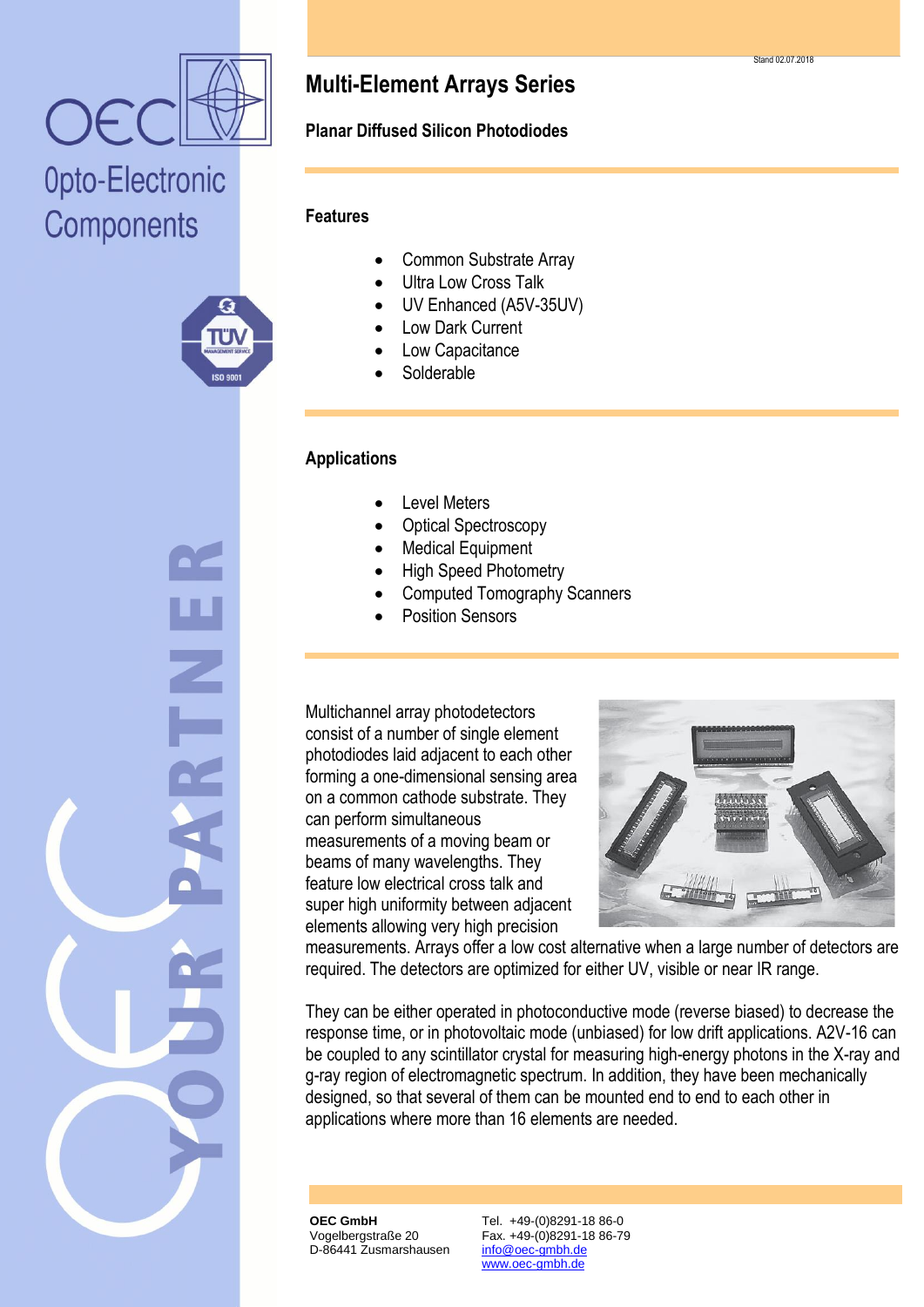**OEC GmbH** Vogelbergstraße 20 D-86441 Zusmarshausen

Tel. +49-(0)8291-18 86-0 Fax. +49-(0)8291-18 86-79 info@oec-gmbh.de www.oec-gmbh.de

## **Typical Shunt Resistance vs. Temperature**



### **Typical Spectral Response**





TÜ

**ISO 900** 

OE



Stand 02.07.2018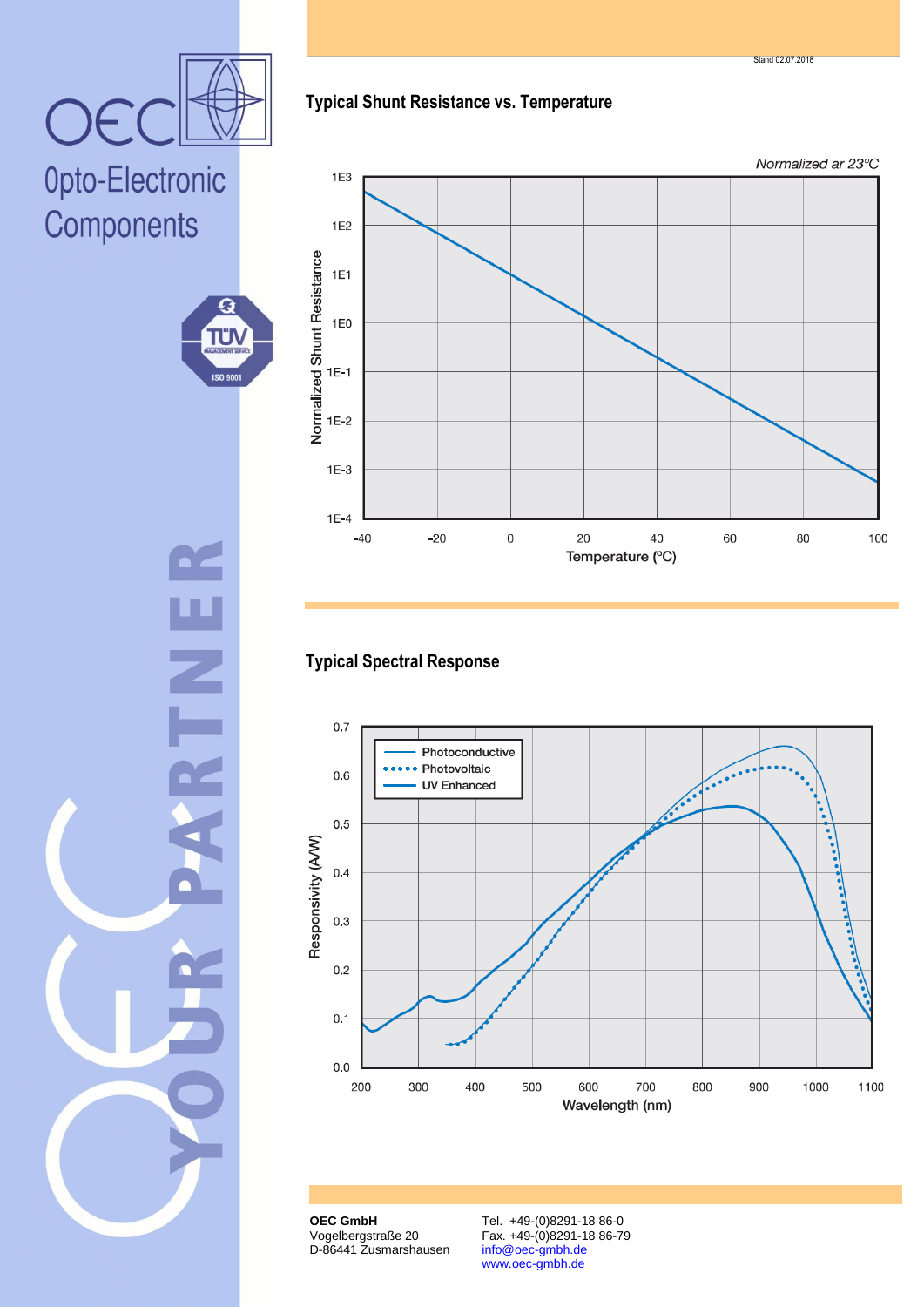

Opto-Electronic Components



**Typical Capacitance vs. Reverse Bias Voltage**

Photoconductive Arrays



**Typical Electro-Optical Specifications** (at T<sub>A</sub> = 23°C)

| <b>Model</b><br><b>Number</b>                                             | <b>Number</b><br><b>of</b><br><b>Elements</b> | <b>Active Area</b><br>per Element |                           | <b>Pitch</b><br>(mm) | <b>Responsivity</b><br>(A/W)<br>970 <sub>nm</sub> | <b>Shunt</b><br><b>Resistance</b><br>$(M\Omega)$<br>$-10mV$ |  |
|---------------------------------------------------------------------------|-----------------------------------------------|-----------------------------------|---------------------------|----------------------|---------------------------------------------------|-------------------------------------------------------------|--|
|                                                                           |                                               | Area<br>(mm <sup>2</sup> )        | <b>Dimensions</b><br>(mm) |                      | <b>Typ</b>                                        | <b>Typ</b>                                                  |  |
| <b>Photoconductive Arrays</b>                                             |                                               |                                   |                           |                      |                                                   |                                                             |  |
| A5C-35                                                                    | 35                                            | 3.9                               | $4.39 \times 0.89$        | 0.99                 | 0.65                                              |                                                             |  |
| A5C-38                                                                    | 38                                            |                                   |                           |                      |                                                   |                                                             |  |
| <b>Photovoltaic Arrays</b>                                                |                                               |                                   |                           |                      |                                                   |                                                             |  |
| A2V-16                                                                    | 16                                            | 1.92                              | $1.57 \times 1.22$        | 1.59                 | 0.60                                              | 1000                                                        |  |
| A5V-35                                                                    | 35                                            | 3.9                               | $4.39 \times 0.89$        | 0.99                 | 0.60                                              | 1000                                                        |  |
| A5V-38                                                                    | 38                                            |                                   |                           |                      |                                                   |                                                             |  |
| A5V-76                                                                    | 76                                            | 1.8                               | $6.45 \times 0.28$        | 0.31                 | 0.50                                              | 500                                                         |  |
| UV Enhanced Array (all Specifications $@ \lambda = 254$ nm, VBIAS = -10V) |                                               |                                   |                           |                      |                                                   |                                                             |  |
| <b>A5V-35UV</b>                                                           | 35                                            | 3.9                               | $4.39 \times 0.89$        | 0.99                 | $0.06*$                                           | 500                                                         |  |

**OEC GmbH** Vogelbergstraße 20 D-86441 Zusmarshausen

Tel. +49-(0)8291-18 86-0 Fax. +49-(0)8291-18 86-79 info@oec-gmbh.de www.oec-gmbh.de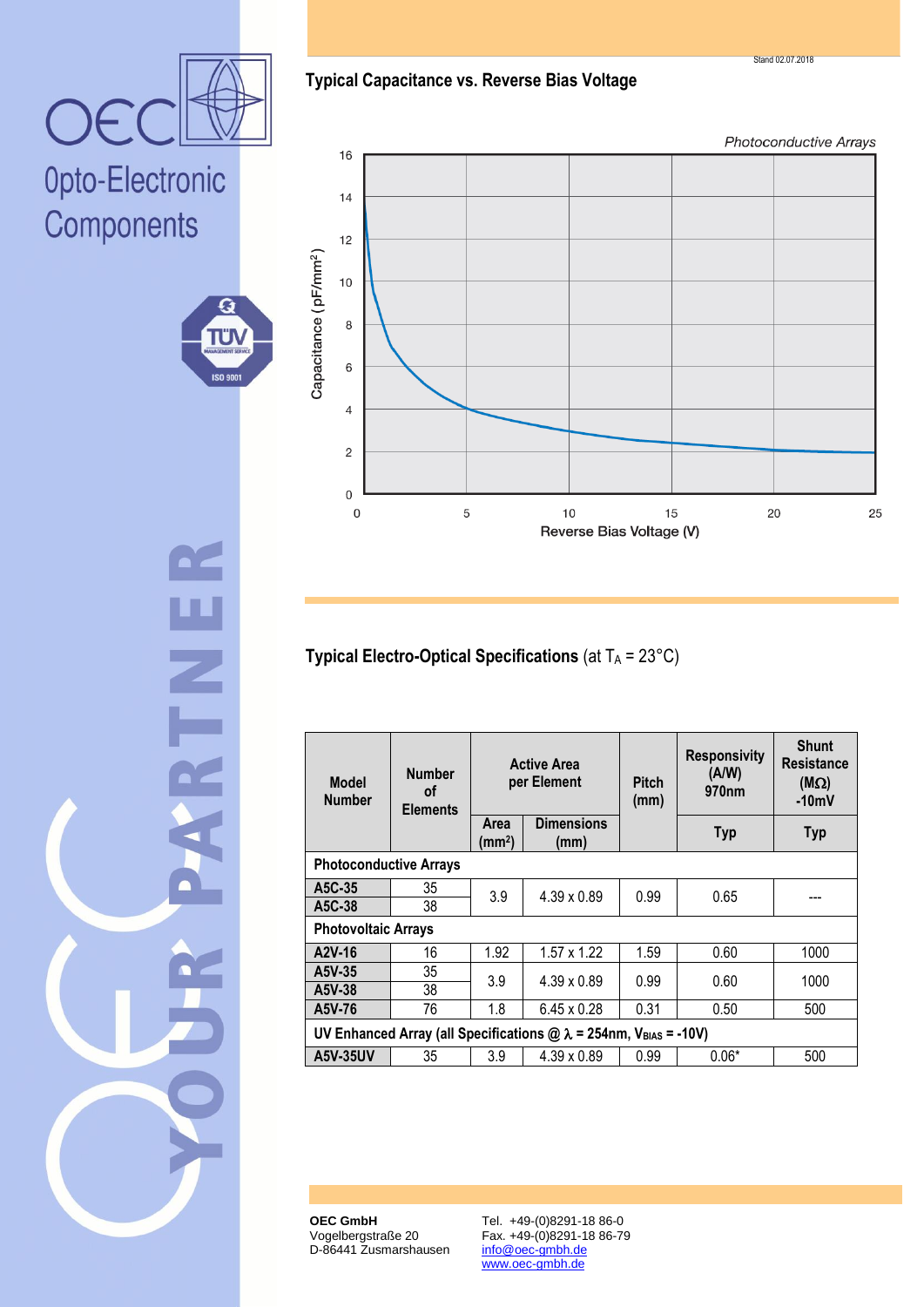

# Opto-Electronic Components



ENNE

| Stand 02.07.2018                                                          |                                       |                     |        |                          |                              |                  |                   |                  |
|---------------------------------------------------------------------------|---------------------------------------|---------------------|--------|--------------------------|------------------------------|------------------|-------------------|------------------|
| <b>Model</b><br><b>Number</b>                                             | <b>Dark</b><br><b>Current</b><br>(pF) | Capacitance<br>(pF) |        | NEP (W/ $\sqrt{Hz}$ )    |                              | Temp. Range (°C) |                   | Package          |
|                                                                           | $-10V$                                | <b>Typ</b>          |        | OV.<br>970 <sub>nm</sub> | $-10V,$<br>970 <sub>nm</sub> | <b>Operating</b> | <b>Storage</b>    | <b>Style</b>     |
|                                                                           | <b>Typ</b>                            | 0V                  | $-10V$ | <b>Min</b>               | <b>Typ</b>                   |                  |                   |                  |
| <b>Photoconductive Arrays</b>                                             |                                       |                     |        |                          |                              |                  |                   |                  |
| A5C-35<br>A5C-38                                                          | 0.05                                  |                     | 12     |                          | 6.2<br>e-15                  | $-30 - +85$      | $-40 -$<br>+125   | 54/40<br>PIN DIP |
| <b>Photovoltaic Arrays</b>                                                |                                       |                     |        |                          |                              |                  |                   |                  |
| A2V-16                                                                    |                                       | 170                 | ---    | 4.8 e-15                 | ---                          |                  | $-40 -$<br>$+125$ | 53/ PCB          |
| A5V-35<br>A5V-38                                                          |                                       | 340                 | ---    | 4.8 e-15                 |                              | $-30 - +85$      |                   | 54/40<br>PIN DIP |
| A5V-76                                                                    |                                       | 160                 | ---    | 8.2 e-15                 |                              |                  |                   | 52/<br>Ceramic   |
| UV Enhanced Array (all Specifications $@ \lambda = 254$ nm, VBIAS = -10V) |                                       |                     |        |                          |                              |                  |                   |                  |
| A5V-35UV                                                                  |                                       | 340                 | ---    | $6.8 e-14$               |                              | $-30 - +85$      | $-40 -$<br>$+125$ | 54/40<br>PIN DIP |

| <b>Model</b><br><b>Number</b>            | <b>Number</b><br>οf | <b>Element Size</b>   | <b>Active Area</b><br>per Element         | <b>Pitch</b>   | <b>Responsivity</b><br>(A/W) 970nm |  |  |  |
|------------------------------------------|---------------------|-----------------------|-------------------------------------------|----------------|------------------------------------|--|--|--|
|                                          | <b>Elements</b>     | mm<br>(inches)        | mm <sup>2</sup><br>(inches <sup>2</sup> ) | mm<br>(inches) | <b>Typ</b>                         |  |  |  |
| <b>Monolithic Solderable Chip Arrays</b> |                     |                       |                                           |                |                                    |  |  |  |
| A4V-2                                    | 2                   |                       |                                           |                |                                    |  |  |  |
| A4V-4                                    | 4                   | $1.52 \times 2.79$    | 4.24                                      | 1.90           |                                    |  |  |  |
| A4V-6                                    | 6                   |                       |                                           |                | 0.6                                |  |  |  |
| A4V-8                                    | 8                   | $(0.06 \times 0.110)$ | (0.007)                                   | (0.075)        |                                    |  |  |  |
| A4V-10                                   | 10                  |                       |                                           |                |                                    |  |  |  |
| A4V-12                                   | 12                  |                       |                                           |                |                                    |  |  |  |

| <b>Model</b><br><b>Number</b> | <b>Open Circuit</b><br><b>Voltage/Element</b><br>(mV)<br>10 $mW/cm^2$<br>$2850^\circ K$ | <b>Shunt Resistance</b><br>$(M\Omega)$ -10mV | Capacitance<br>$(pF)$ OV |  |  |  |  |
|-------------------------------|-----------------------------------------------------------------------------------------|----------------------------------------------|--------------------------|--|--|--|--|
|                               | <b>Typ</b><br><b>Typ</b>                                                                |                                              | <b>Typ</b>               |  |  |  |  |
|                               | <b>Monolithic Solderable Chip Arrays</b>                                                |                                              |                          |  |  |  |  |
| A4V-2                         |                                                                                         |                                              |                          |  |  |  |  |
| A4V-4                         |                                                                                         |                                              |                          |  |  |  |  |
| A4V-6                         | 500                                                                                     | 1000                                         | 500                      |  |  |  |  |
| A4V-8                         |                                                                                         |                                              |                          |  |  |  |  |
| A4V-10                        |                                                                                         |                                              |                          |  |  |  |  |
| A4V-12                        |                                                                                         |                                              |                          |  |  |  |  |

The chips are equipped with 2" long bare tinned leads soldered to all anodes and the common cathode. ´V` suffix indicates the device is optimized for `photovoltaic´ operation.

The contraction is optimized for `photoconductive' operation.<br> $\frac{1}{x} = 254$ nm

 $l = 254$ nm

For mechanical drawings please refer to "Mechanical Drawings".

**OEC GmbH** Vogelbergstraße 20 D-86441 Zusmarshausen

Tel. +49-(0)8291-18 86-0 Fax. +49-(0)8291-18 86-79 info@oec-gmbh.de www.oec-gmbh.de